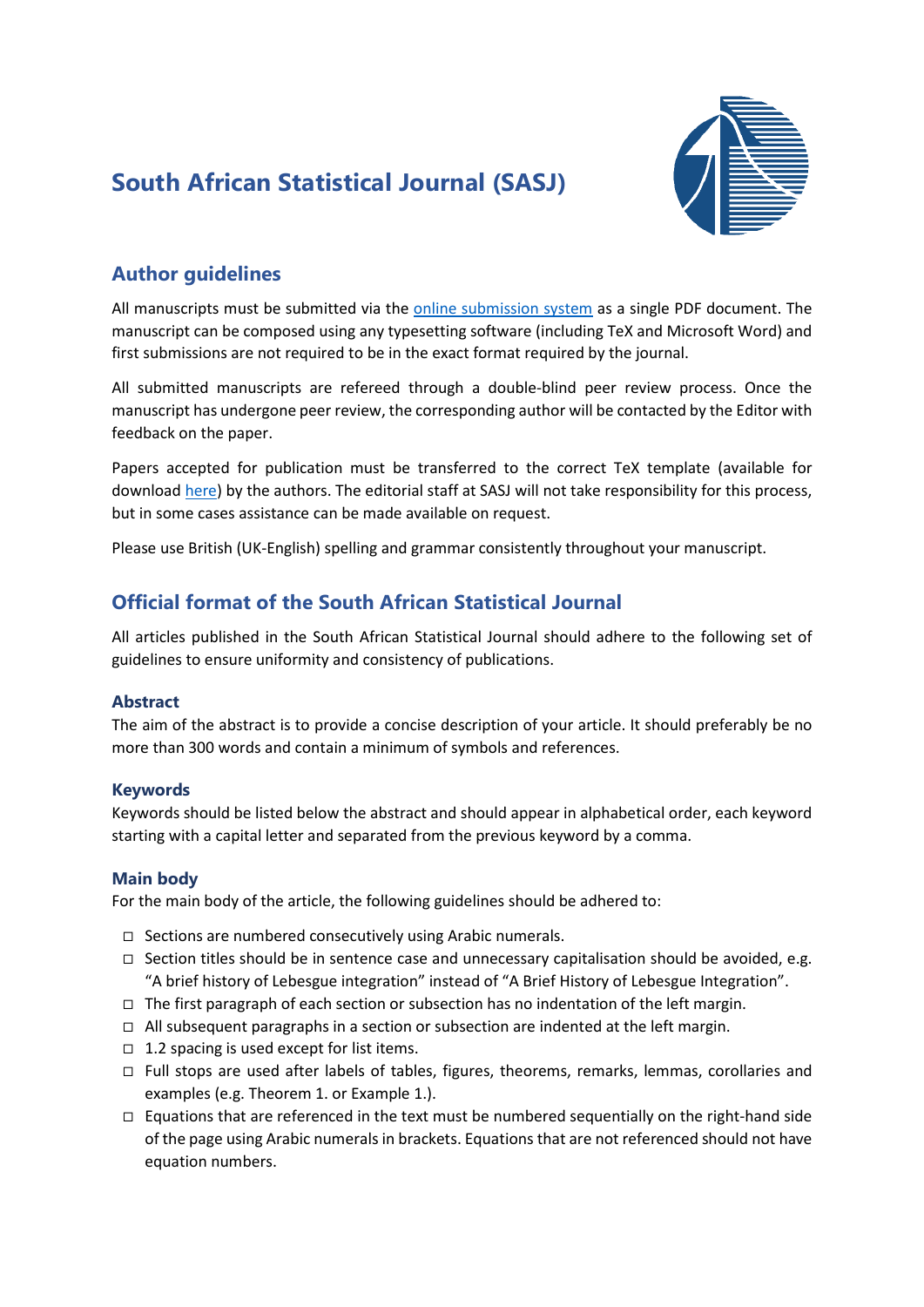- $\Box$  Displayed equations (i.e., equations that are appear on their own line of text and are centred on the page) should contain appropriate punctuation.
- $\Box$  Inline equations should be typeset in such a way that line spacing is not disturbed. This can be done by avoiding using constructions which are too large, such as elaborate fractions, double exponents and brackets. Inline symbolic fractions should be typeset using negative exponents, for example  $n^{-1}$  instead of  $\frac{1}{n}$  . Inline numerical fractions such as  $\frac{1}{2}$  or  $\frac{53}{1000}$  are acceptable.
- $\Box$  Equations are referenced by simply stating the equation number in parentheses, e.g., "... as defined in (1)". It is preferable not to use the word "Equation" with the equation number when referencing.
- $\Box$  When references are cited as nouns, then they must be written either as "Abramowitz and Stegun (1970)" or as "Abramowitz and Stegun (1970, page 100)."

### **Definitions, remarks and examples**

A definition is stated starting with the word Definition in bold, its number and a full stop. Definitions are numbered consecutively using Arabic numerals. The definition statement is then typeset in roman font (i.e. not italic). An example:

**Definition 1.** This is a definition.

Remarks and examples follow the same rule.

### **Theorems and proofs**

A theorem is stated starting with the word Theorem in bold, the number of the theorem and a full stop. Theorems are numbered consecutively using Arabic numerals. The statement of the theorem is then typeset in italics. The proof starts with the word "Proof" in italics, then a full stop and the proof follows. The end of the proof is indicated by a solid square. An example:

**Theorem 1.** *Here we state the theorem.*

*Proof.* Here we provide a proof.

Lemmas, corollaries and propositions are treated in the same way.

### **Figures**

The figure label and description are placed directly below the figure. Figures are numbered in the order that they are cited using Arabic numerals. The word "Figure" is in bold and the number is followed by a full stop. The description follows in the normal font and ends with a full stop. An example:

# THE FIGURE COMES FIRST.

**Figure 1.** Here we provide a short description. The label appears below the figure.

### **Tables**

Table names and descriptions are placed directly above the table. Tables are numbered using Arabic numerals in the order they are cited. Table labels start with the word "Table" and the number is followed by a full stop, all in bold. Then a description follows in normal font, terminated by a full stop. An example: